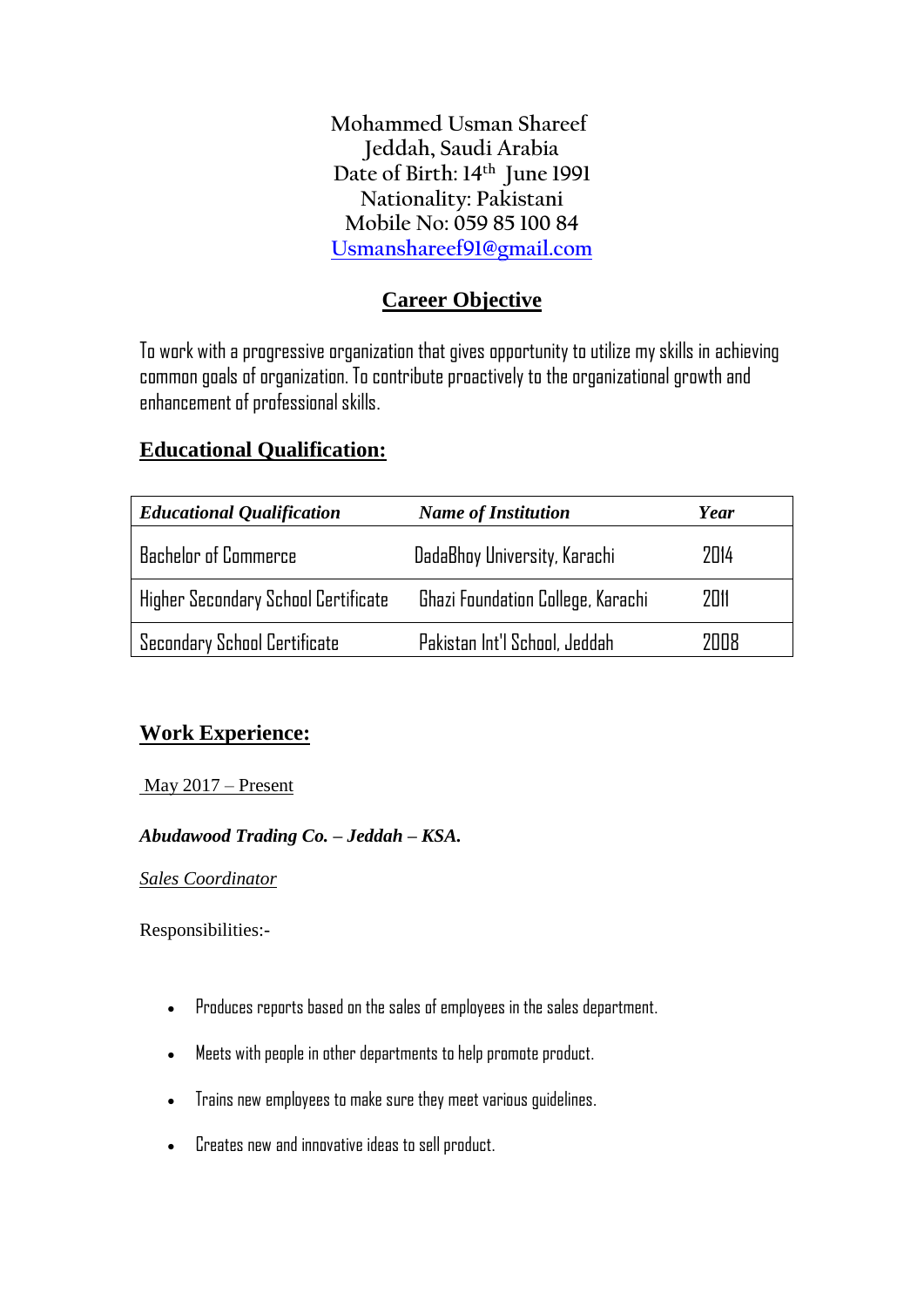- Responds to any inquiries from the consumer.
- Evaluates the performance of salespeople..
- Reads and evaluates sales reports.
- Meets monthly sales goals as provided by management.
- Makes sure that sales orders are delivered in a timely fashion and according to the desires of customers.
- Settles upon delivery dates and times with other departments to make sure that the consumer interaction is of the utmost of professionalism.
- Makes presentations to management which explain how to meet sales goals and talk about any new innovative ideas that management may have.
- Read any and all financial documents, especially cash flow statements and general ledgers.
- Assists the marketing department in new marketing campaigns.
- Makes sales goals and assists other members of the sales department in meeting them

### December 2016 – April 2017

## *Entotox Public Health Co. – Jeddah, KSA*

#### *Executive Secretary*

Responsibilities:-

- Provide administrative and clerical support to departments or individuals.
- Schedule meetings and arrange conference rooms, prepare agenda for meetings. alert manager about cancelations or new meetings.
- Prepare correspondence and stuff mail into envelopes, arrange for outgoing mail and packages to be picked up.
- Manage spreadsheets, prepare confidential and sensitive documents.
- Coordinates office management activities.
- Helps prepare office budget and manage petty cash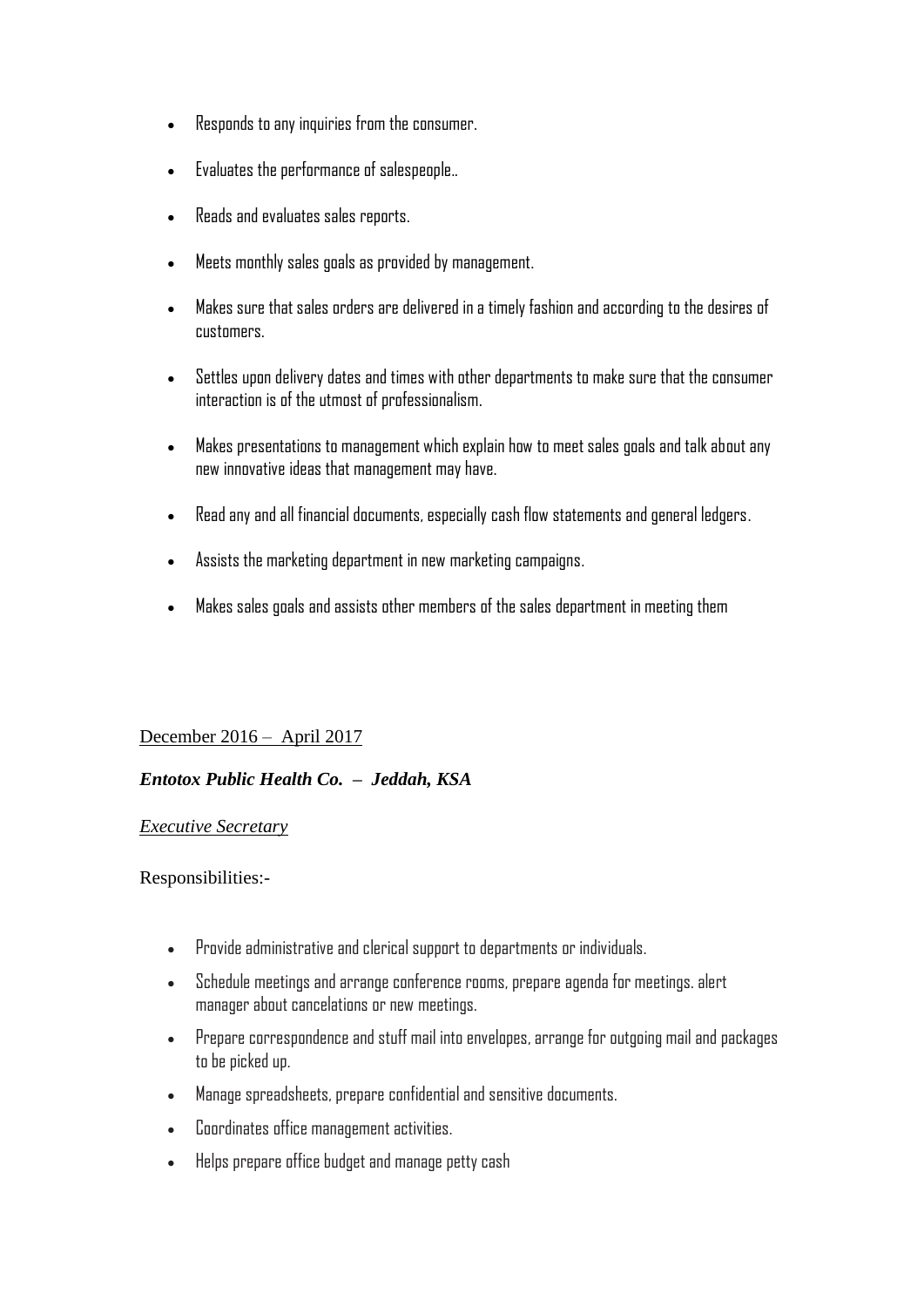- Coordinate travel arrangements; prepares itineraries; prepares, compiles and maintains travel vouchers and records.
- Relay directives, instructions and assignment to executives. Receive and relay telephone messages.
- Maintain hard copy and electronic filing system.

### June 2016 – November 2016

#### *Industrial Electro Mechanical Rewinding Services – Jeddah , KSA*

#### *Sales Executive*

Responsibilities:-

- Identifies business opportunities by identifying prospects and evaluating their position in the industry; researching and analyzing sales options.
- Sells products by establishing contact and developing relationships with prospects; recommending solutions.
- Maintains relationships with clients by providing support, information, and guidance; researching and recommending new opportunities; recommending profit and service improvements.
- Identifies product improvements or new products by remaining current on industry trends, market activities, and competitors.
- Prepares reports by collecting, analyzing, and summarizing information.
- Maintains quality service by establishing and enforcing organization standards.
- Maintains professional and technical knowledge by attending educational workshops; reviewing professional publications; establishing personal networks; benchmarking state-of-the-art practices; participating in professional societies.
- Contributes to team effort by accomplishing related results as needed.